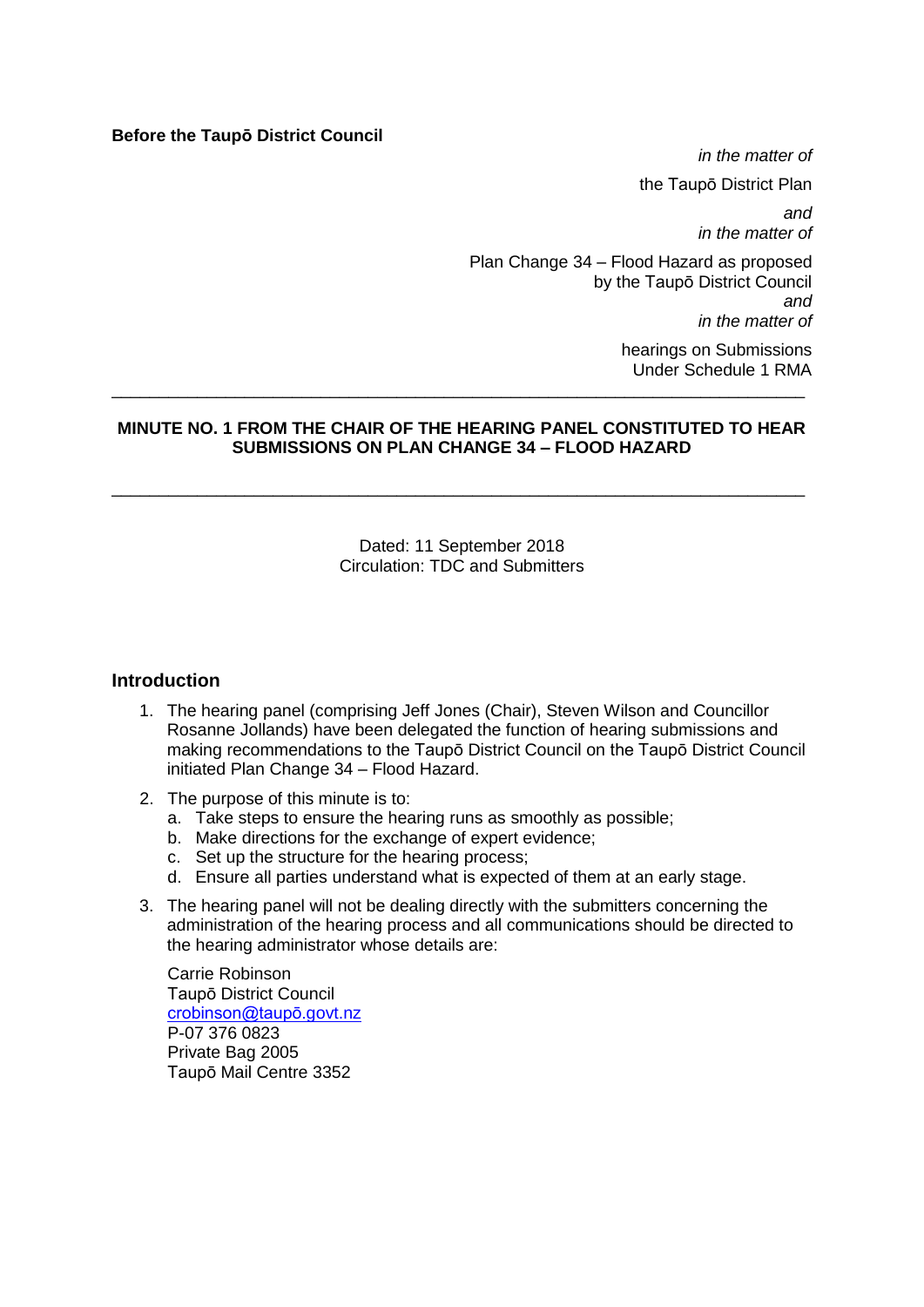# **Context**

- 4. The plan change has been initiated by the Taupō District Council (TDC). We therefore consider it appropriate to require the Council to present the change as the notional applicants who are changing the status quo. This has the following consequences:
	- a. Prior to the hearing, TDC should pre-circulate the evidence it relies upon first; and
	- b. At the hearing, TDC should present the case for the plan change first; and
	- c. TDC should have the right of reply at the end of hearing;
	- d. TDC may be required to report on matters arising during the hearing if required by the hearing panel.

## **Expert Evidence Exchange**

- 5. Section 41 of the Resource Management Act provides for hearing panels to make directions for the exchange of expert evidence. We are satisfied, for the purposes of the Resource Management Act, that the issues that arise from this plan change are of sufficient significance as to warrant directions for the exchange of expert evidence. The exchange of expert evidence has the following advantages:
	- a. Experts are aware at an early stage of any evidence from 'matching' experts and are able to consider any opinions expressed and information in a timely way; and
	- b. The hearing panel is able to read the evidence in advance in order for time to be saved in the hearing process and for any questions to be focused and comprehensive.
- 6. Expert evidence in this context includes both technical expert evidence (hydrology and flooding) and planning evidence.
- 7. These directions do not apply to the evidence of individual lay witnesses i.e. those submitters not supported by experts. However, it would be very useful for any lay witnesses to provide written copies of any evidence that they propose to present in addition to the contents of their submissions. If it is supplied in advance to the hearing administrator, then it may not be necessary to have such evidence read at the hearing.
- 8. To facilitate the distribution of expert evidence and enable its prompt publication on the Taupō District Council website, expert evidence is to be provided in electronic form as follows:
	- a. The file to be in pdf format; and
	- b. The pdf file name to include the date of the statement, the name of the witness and the witnesses area of expertise.
- 9. As to timing, the provision of expert statements of evidence is required as follows:
	- a. Section 42A reports from experts for the Taupō District Council circulated on 1 October 2018; and
	- b. Expert evidence for submitters circulated on 8 October 2018.

## **Presentation of Expert Evidence at the Hearing**

- 10. All expert evidence will be taken as read.
- 11. Each expert will be allowed a maximum of 30 minutes to present the essence of their evidence orally and/or with visual aids. It would also assist the hearing panel if during that period the expert identified in the other matching expert evidence and elaborated upon: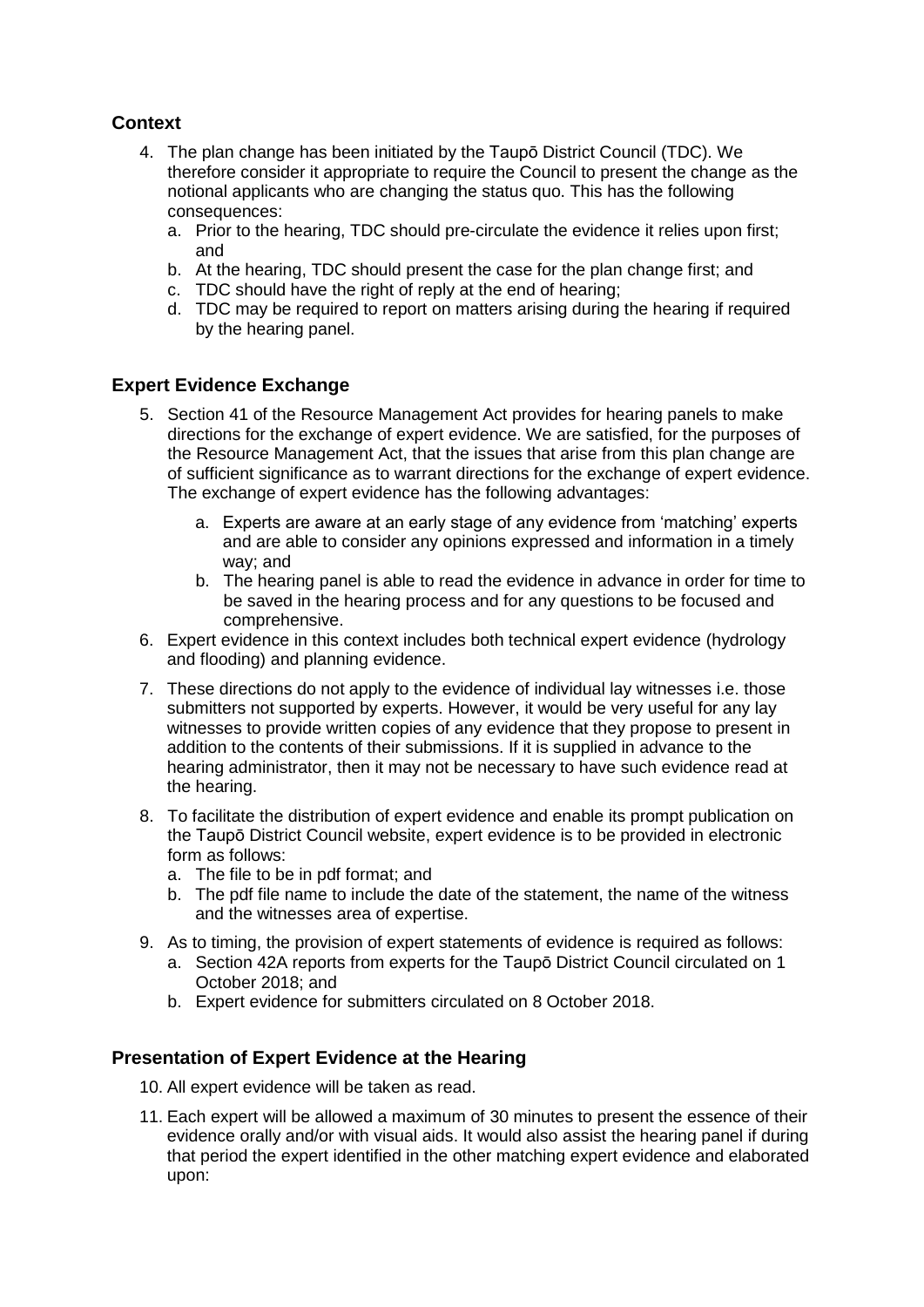- a. The essential differences between the experts; and
- b. The reasons for the difference; and
- c. Why the expert considers their opinion to be preferred.
- 12. This latter component can be documented in a concise supplementary statement.
- 13. If an expert wishes to refer to external documents which have not already been provided to the hearing panel then at least four complete copies of the external reference document must be provided so that it can be retained by the hearing panel. In addition, an electronic copy must be supplied to the hearing administrator.

## **Scheduling of Hearing Time**

- 14. Hearing time has been scheduled to commence on 23 October 2018 and finish on 24 October 2018. The 25 October 2018 has been set aside as a reserve day for contingencies and deliberations, if required. Hearings and deliberation will be held in the Taupō District Council Chamber located at 107 Heuheu Street, Taupō.
- 15. The hearing panel will sit each day from 9:00 am until 5pm with lunch between 12.30pm and 1.30pm and a break for tea/coffee around 10:30am and 3.00pm.
- 16. The council will present its evidence first followed by submitters.
- 17. Submitters will be allocated 10 minutes unless they indicate they will need longer.
- 18. The hearings administrator will contact the submitters to request the following:
	- a. Whether they still wish to be heard; and
	- b. to schedule when they would like to be heard; and
	- c. to confirm if 10 minutes is adequate for speaking to their submission.
- 19. All parties are requested to cooperate positively with the difficult logistical task of accommodating people's needs within the limited time available. It will only be in exceptional circumstances that the hearing panel will permit impromptu appearances by submitters who have not made their requirements known to TDC.

# **Saving Resources and Operating Efficiently**

- 20. Hearings of this type can involve the production of vast amounts of paper which is difficult to manage and which unnecessarily consumes time and resources. To limit that problem it is proposed that:
	- a. Any expert evidence or other evidence exchanged prior to the hearing be posted on the Taupō District Council website so that it is available for downloading by any submitter interested in doing so and on the assumption that only those submitters that require a physical copy will be provided with physical copies of evidence. Any requests for physical copies of expert evidence must be directed to the hearing administrator ideally prior to the hearing as there are no onsite printing/copying facilities in the council chambers ; and,
	- b. Any submitter can contact the committee administrator and arrange for copies of documents to be provided in electronic form using the scanning facility at the Taupō District Council.